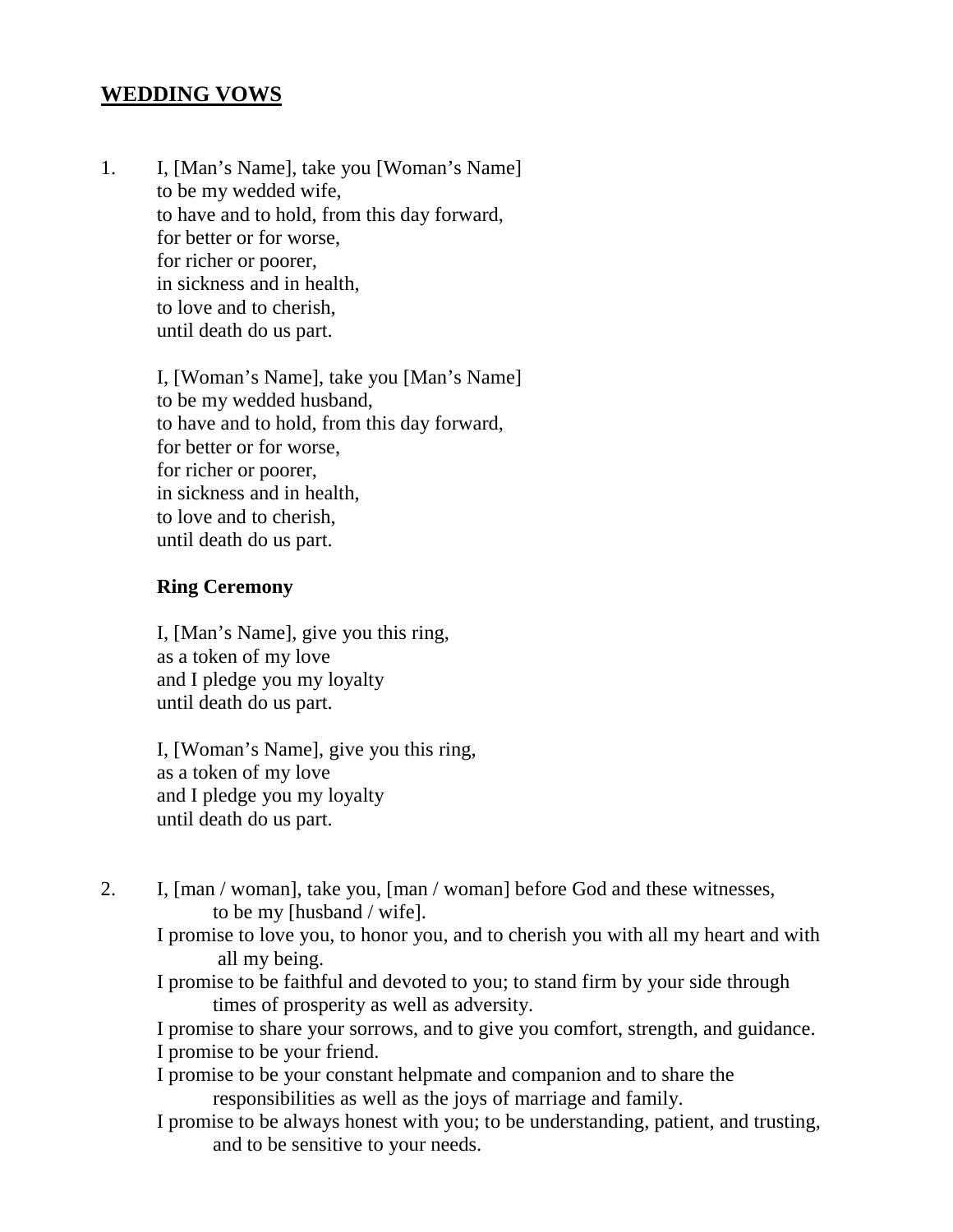- I promise to keep Christ as the center and focal point of our family and of our union, and to do all I can to help you realize your full potential as a [man / woman] of God.
- I promise you happiness, [man / woman] and, above all, a lifetime of unwaivering love.

All this I promise from this day forward, as long as we both shall live.

3. I, [Man's Name], take you [Woman's Name], to be my wedded wife. And I do promise before God and these witnesses that I will be your faithful and loving husband, as long as we both shall live. I promise to love you unconditionally, and to care for you in sickness and in health. I promise to always seek your highest good, and to endeavor to complete you in the Lord. I rejoice in the fact that God has chosen to unite us, and that together we will bring honor and glory to His name in a way could not have done alone. I give you this ring as a symbol of my love for you and as my pledge to you before God, and as a symbol of our life together in Christ. I, [Woman's Name], take you [Man's Name], to be my wedded husband. And before God and these witnesses I pledge to you my love, my respect, and my submission, as long as we both shall live. I will look to you as the one whom God has appointed as head of our family. As your wife, I promise to be your helpmate, a companion suitable to you and a complement to your character. I will endeavor to meet your every need, just as the Lord has commanded me.

I give you this ring as a reminder of my abiding love for you, and as a reminder that on this day I gave you my life, and it is now, and what it can become by the grace of God.

- 4. [Woman's Name], the Bible tells us that every good gift and every perfect gift comes from above, from the Father of Lights.
	- As we come to this, our wedding night, I realize that standing before me is a precious and gracious gift from God. As I gaze upon you, I see a beautiful portrait of a woman of God.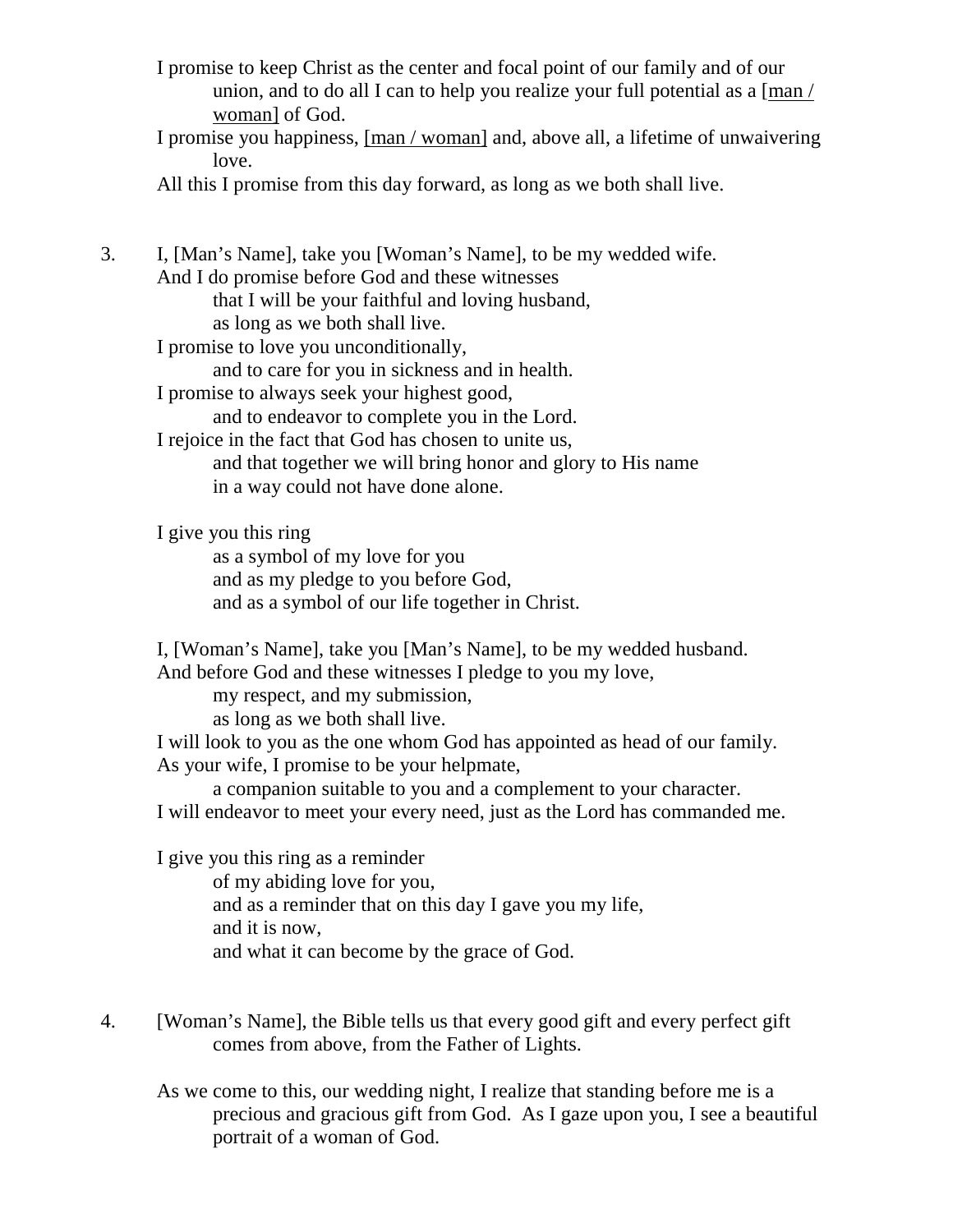- It is not by mere chance that we stand here with our friends and relatives gathered around us, for God has indeed ordained this marriage.
- [Woman's Name], as you become my wife, I promise to love you unconditionally; to care for you in sickness and in health. I promise to always seek your highest good as I endeavor to complete you in the Lord.
- I rejoice in the fact that God has chosen to unite us in order that, together, we may bring more honor and glory to His name than we could separately.
- So, come, magnify the Lord with me and let us exalt His name together.
- [Man's Name] from this moment, and until I die or the Lord comes for us, I pledge myself all that I am and all that I will be, to you as your wife.
- I pledge to you my love, my respect, and my submission, as I look to you as the one whom God has appointed as the head of our family.
- I promise to endeavor to meet your every need, just as the Lord has commanded me, as the wife, to be a helpmate, a companion suitable to you, and a complement to your character.

I consider this marriage the greatest blessing I could ever receive, and because of this, shall strive to please you and the Lord, in the fulfillment of my duties and responsibilities as your wife; for where you go, I will go; where you lodge, I will lodge; your people, my people; your God, my God.

5. [Man's Name], do you take [Woman's Name], whose hand you hold, to be your lawfully wedded wife, and do you sincerely promise, in the presence of this company and in the fear of God, to love, honor and protect her through sunshine and shadow alike, keeping yourself unto her alone until death separates you?

[Woman's Name], do you take [Man's Name], whose hand you hold, to be your lawfully wedded husband, and do you sincerely promise, in the presence of this company and in the fear of God, to be to him a loving, tender and true wife, through sunshine and shadow alike, keeping yourself unto him alone until death separates you?

[Man's Name], in placing this ring, will you repeat after me these words? "I, [Man's Name], give thee this ring. [Woman's Name], as a token of my love, and I pledge thee my devotion and loyalty until death shall separate us."